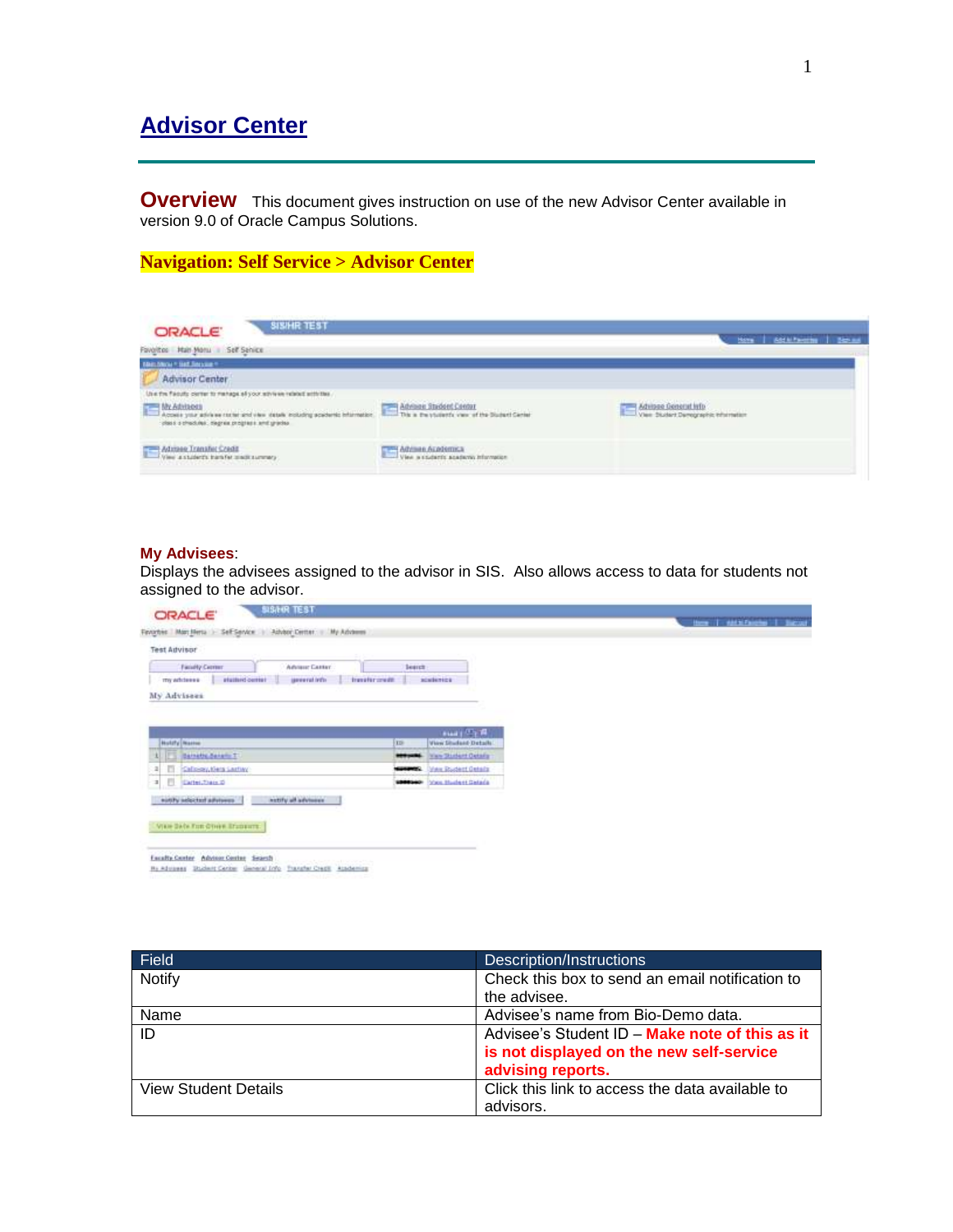| Notify selected advisees     | Allows an email to be sent to the advisees with                                                                                                       |
|------------------------------|-------------------------------------------------------------------------------------------------------------------------------------------------------|
|                              | a check mark in the Notify column.                                                                                                                    |
| Notify all advisees          | Allows an email to be sent to all advisees                                                                                                            |
|                              | assigned to the advisor.                                                                                                                              |
| View Data For Other Students | Click this button to search for the ID of the<br>advisee if not currently assigned in SIS. This<br>was marked as View Drop-in Advisee data in<br>8.9. |

#### **View Student Details**:

This link takes the advisor to a limited view of the Student Center. Notice that tabs are also available for General Info, Transfer Credit, and Academics. Each will be detailed below.

| Faculty Canter                                |                                                                                          |                                                       |  |
|-----------------------------------------------|------------------------------------------------------------------------------------------|-------------------------------------------------------|--|
|                                               | Advisor Center<br>Starch                                                                 |                                                       |  |
| my athresses.                                 | stadent probets<br>contineral india<br>transfer credit                                   | academica                                             |  |
| <b>Advisee Student Center</b>                 |                                                                                          |                                                       |  |
| <b>Beverly Barnette</b>                       |                                                                                          |                                                       |  |
|                                               |                                                                                          |                                                       |  |
| "Change Advises Barnette, Benefy T.           | * chasse                                                                                 |                                                       |  |
|                                               |                                                                                          |                                                       |  |
|                                               |                                                                                          |                                                       |  |
| <b>Academics</b>                              |                                                                                          | <b>Hulds</b>                                          |  |
| <b>Hr Cess Schedule</b><br>Shazping Cart      |                                                                                          | MA Holds.                                             |  |
| <b>Ma Planner</b>                             |                                                                                          | "To be List                                           |  |
| Apply for Oraduation                          |                                                                                          | DCC Impapandent Vent. WS<br>DCC Student Tax Aetum     |  |
|                                               |                                                                                          | <b><i>CONTRACTOR</i></b><br>details b                 |  |
| other anademin * (X)                          |                                                                                          |                                                       |  |
|                                               |                                                                                          | <b>Excutiment Sales</b>                               |  |
|                                               |                                                                                          |                                                       |  |
| <b>Personal Information</b>                   |                                                                                          | <b>Cost Emfiment Dates</b><br><b>Committed County</b> |  |
|                                               | Comet istornation                                                                        | Advisor                                               |  |
| Darmoscuphic Data<br><b>Emergency Contect</b> |                                                                                          | <b>Program Advisor</b>                                |  |
|                                               | <b>Billing Address</b><br><b>Malling Address</b><br>1081 White Ridge Rd<br>Sona          | Test Advisor                                          |  |
|                                               | Sutherlin, VA 24594<br>pro.                                                              | 434/703-3521                                          |  |
|                                               |                                                                                          |                                                       |  |
|                                               | <b>Hain Phone:</b><br><b>VCCS Student E-mail</b><br>bbarnetted037@email.<br>434/770-1047 | details in                                            |  |

#### *Advisee Student Center*

| Field          | Description/Instructions                                                                                                                                                                                                                                                          |
|----------------|-----------------------------------------------------------------------------------------------------------------------------------------------------------------------------------------------------------------------------------------------------------------------------------|
| Change Advisee | Allows the Advisor to quickly choose another<br>advisee from the list of students assigned to<br>the advisor. After choosing a new advisee;<br>click the Change button.                                                                                                           |
| Academics      | This area allows the advisor to view the<br>student's class schedule, shopping cart, and<br>planner. To view: Academic Requirements (or<br>Advising Report), course history, exam<br>schedule, grades, unofficial transcript, and<br>transfer credit report; choose from the drop |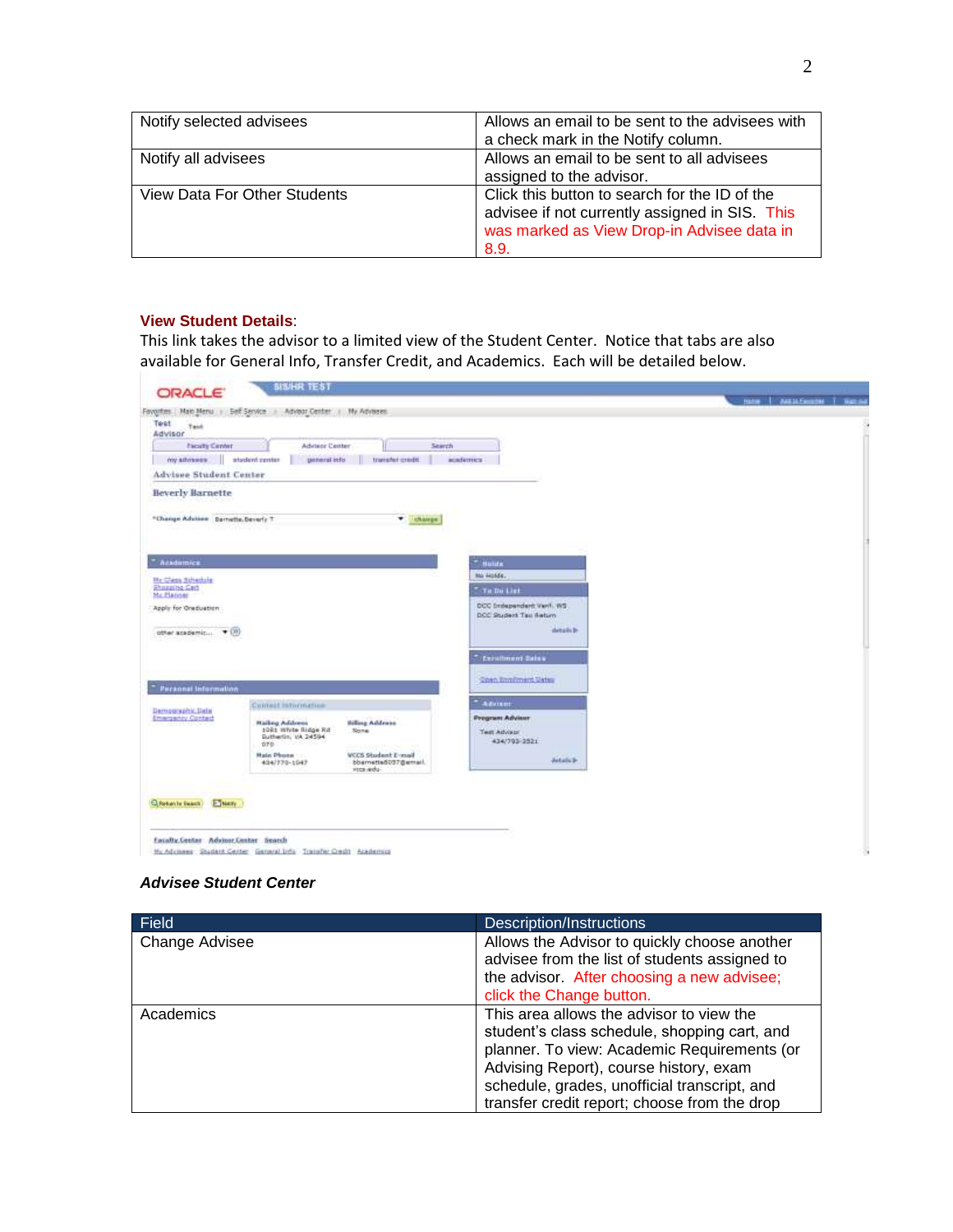|                         | down menu other<br>other academic                                                                                                                                                                             |
|-------------------------|---------------------------------------------------------------------------------------------------------------------------------------------------------------------------------------------------------------|
|                         | <b>Academic Requirements</b><br><b>Course History</b><br>Exam Schedule<br>Grades<br><b>Transcript: View Unofficial</b><br>Transfer Credit: Report<br>other academic<br>academic<br>and then<br>click the $\&$ |
| Personal Information    | Allows the advisor to view demographic data,<br>emergency contact data, and contact data for<br>the student.                                                                                                  |
| <b>Holds</b>            | Allows advisor to view any holds (service<br>indicators) on the student.                                                                                                                                      |
| To Do List              | Allows the advisor to view any checklists<br>applied to the student.                                                                                                                                          |
| <b>Enrollment Dates</b> | Allows the advisor to view the enrollment dates<br>for the term if the student is term activated.                                                                                                             |
| Advisor                 | Displays the Advisor(s) assigned to the<br>student.                                                                                                                                                           |

|                                                                 |                                                   |                     |                            |  | three Il estatement I that |
|-----------------------------------------------------------------|---------------------------------------------------|---------------------|----------------------------|--|----------------------------|
| Favorbes Mais Hersal > Set Service   Advect Center > My Advenue |                                                   |                     |                            |  |                            |
| Test Advisor                                                    |                                                   |                     |                            |  |                            |
| <b>Faculty Cerritor</b>                                         | Artenor Center                                    | Seuth               |                            |  |                            |
| <b>Student penter</b><br>my advisores :                         | <b>Hwister Ireds</b><br>geverations.              | materian            |                            |  |                            |
| Advisee General Info                                            |                                                   |                     |                            |  |                            |
|                                                                 |                                                   |                     |                            |  |                            |
|                                                                 |                                                   |                     |                            |  |                            |
| *Chunge Adviser                                                 |                                                   | v change            |                            |  |                            |
|                                                                 |                                                   |                     |                            |  |                            |
|                                                                 |                                                   |                     |                            |  |                            |
| Service Indicators<br><b>Luitisted Checklists</b>               |                                                   |                     |                            |  |                            |
|                                                                 |                                                   |                     |                            |  |                            |
| Stedent Greens<br><b>Extend Data</b>                            |                                                   |                     |                            |  |                            |
| <b>National LU</b><br>Mamus                                     |                                                   | COLLAPSE ALL        |                            |  |                            |
| Addresses<br>Phones<br>-36                                      |                                                   | LOWER BLL           |                            |  |                            |
| Email Addresses<br>GRIL SOOV                                    |                                                   |                     |                            |  |                            |
|                                                                 |                                                   |                     |                            |  |                            |
| Test Scotes                                                     |                                                   |                     |                            |  |                            |
| se Service Indicators                                           |                                                   |                     |                            |  |                            |
|                                                                 |                                                   |                     |                            |  |                            |
| * Control & Harpins                                             |                                                   |                     |                            |  |                            |
| <b>Service members</b>                                          | Castomera   View all   J                          | First Warmers Where |                            |  |                            |
| <b>Tyan Illetaile</b>                                           | Amount/Corrency/Start Term (God Term (Start Itate | <b>Kod Bate</b>     | <b>Beastdonet</b>          |  |                            |
| Transcript<br>Verified<br>×                                     | 2006 Fall                                         | 10/24/2006          | Admissions                 |  |                            |
| No Services-1<br>C Dent to:<br>1.290 USA<br>Callege             | 3012<br>2012:<br><b>Baring</b><br><b>Sating</b>   | 01001/2012          | <b>Business</b><br>office. |  |                            |

### *Advisee General Info*

| Field                                                                                      | Description/Instructions                                                                                                                                                                                                                                         |
|--------------------------------------------------------------------------------------------|------------------------------------------------------------------------------------------------------------------------------------------------------------------------------------------------------------------------------------------------------------------|
| symbol indicates the section is expanded<br>D<br>symbol indicates the section is collapsed | The default view for the page is that all<br>sections are expanded. Individual sections can<br>be expanded or collapsed by clicking the green<br>symbols, or all sections can be expanded or<br>collapsed by clicking the Collapse All or<br>Expand All buttons. |
| Service Indicators                                                                         | Displays any Service Indicators active for the<br>student.                                                                                                                                                                                                       |
| Initiated Checklists                                                                       | Displays any checklists that have been initiated                                                                                                                                                                                                                 |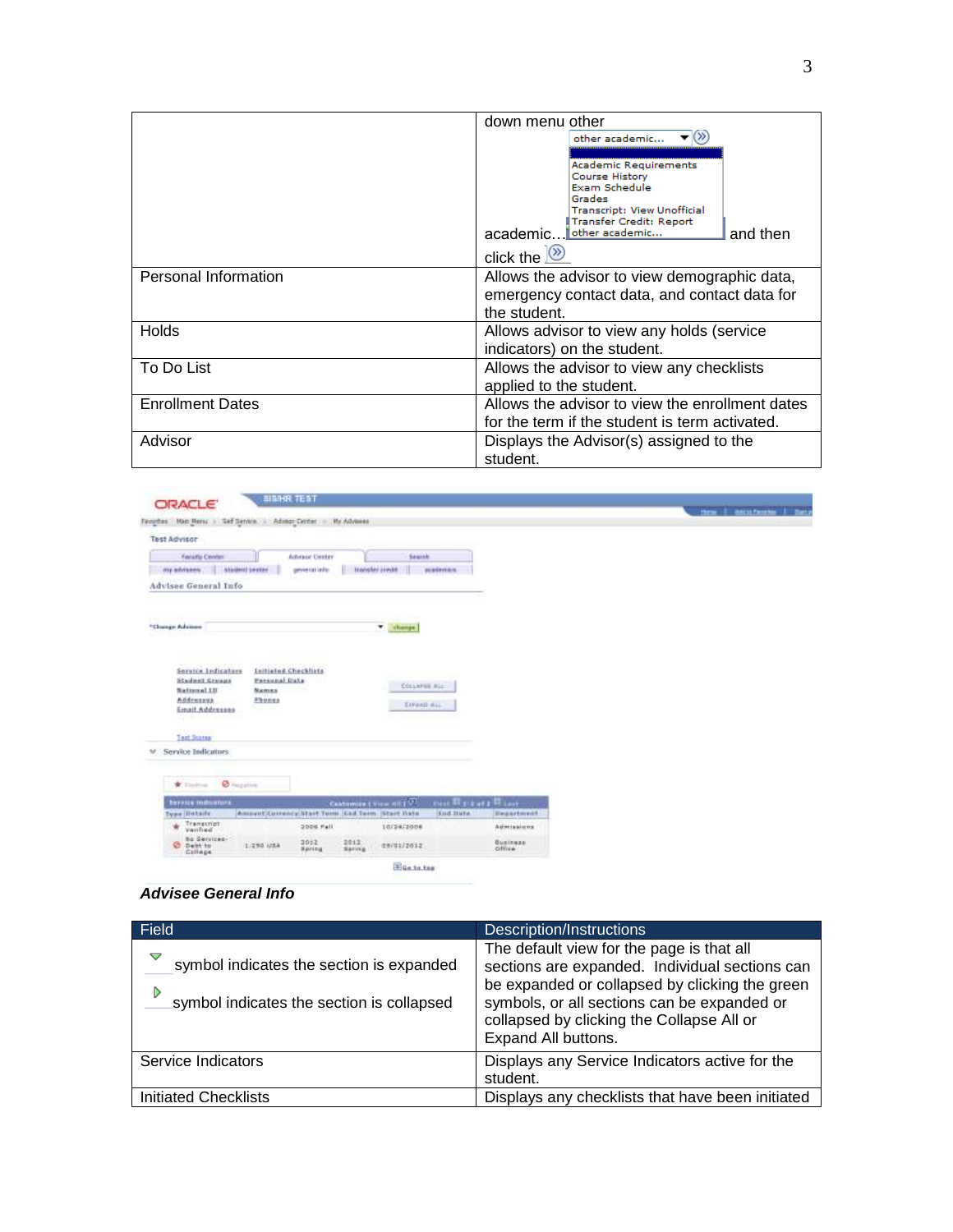|                               | for the student.                                   |
|-------------------------------|----------------------------------------------------|
| <b>Student Groups</b>         | Displays any student groups assigned to the        |
|                               | student.                                           |
| <b>Personal Data</b>          | Displays date of birth, gender and marital         |
|                               | status                                             |
| National ID                   | Displays all X's for the student's social security |
|                               | number.                                            |
| <b>Names</b>                  | Displays the Primary and Preferred names for       |
|                               | the student.                                       |
| Addresses                     | Displays any addresses for the student.            |
| <b>Phones</b>                 | Displays any phone numbers for the student         |
|                               | with the preferred number marked.                  |
| <b>Email Addresses</b>        | Displays any email addresses for the student       |
|                               | with the preferred address marked.                 |
| <b>Test Scores</b>            | Redirects the page to display test score results.  |
| <b>SISIHR TEST</b><br>CONTACT |                                                    |

| <b>Taxabs Center</b>               |          |                                                                       | <b>Advisor Caster</b> |                           | <b>bearch</b>       |
|------------------------------------|----------|-----------------------------------------------------------------------|-----------------------|---------------------------|---------------------|
| <b>ITY atlanes</b>                 |          | station sayler                                                        | speed tal infor       | transfer credit           | <b>MADEFIATA</b>    |
| Advises Texnsfer Credit            |          |                                                                       |                       |                           |                     |
|                                    |          |                                                                       |                       |                           |                     |
|                                    |          |                                                                       |                       |                           |                     |
| <sup>4</sup> Change Advises        |          |                                                                       |                       |                           | * about             |
|                                    |          |                                                                       |                       |                           |                     |
|                                    |          |                                                                       |                       |                           |                     |
| <b>Course Credits</b>              |          |                                                                       |                       |                           |                     |
|                                    |          | me                                                                    |                       |                           |                     |
| Model                              |          |                                                                       |                       | <b>Artissiation</b>       |                     |
| <b>Business</b>                    |          | Career Institution                                                    | Principlate           | Farm                      | <b>Model States</b> |
| NORFOLK<br>STATE.                  |          | Densille<br>Credit Community Curricular                               |                       | 2000 Sering Posted        |                     |
| UMIVERIETY                         |          | Callage                                                               |                       |                           |                     |
|                                    |          | Dansille                                                              | Carrinalan            | 2006 Sating States        |                     |
| <b>PATRICE</b><br><b>HENRY</b>     |          |                                                                       |                       |                           |                     |
| COMMUNITY<br><b>SDITION</b>        | Creative | Community.<br>College                                                 |                       |                           |                     |
| <b>DATEICK</b>                     |          | Demille                                                               |                       |                           |                     |
| HENRY.<br>COMMUSITY                | Credit : | Community Curricular<br>College                                       |                       | 2011 Fall                 | Submitted           |
| COLLEGE                            |          |                                                                       |                       |                           |                     |
| <b>Norfolk Blota</b><br>Université | Credit   | Fatrick Hanry<br>Geneverity CMARICULAR 2007 Earling Postal<br>Colleg: |                       |                           |                     |
| -23.00                             |          |                                                                       |                       |                           |                     |
|                                    |          |                                                                       |                       |                           |                     |
|                                    |          |                                                                       |                       |                           |                     |
| <b>Test Credits</b>                |          |                                                                       |                       |                           |                     |
| Madwi                              |          | <b>PTT&amp;</b>                                                       |                       | Articulation Hadel Statue |                     |

## *Advisee Transfer Credit*

| Field                 | Description/Instructions                                                                                                                |
|-----------------------|-----------------------------------------------------------------------------------------------------------------------------------------|
| <b>Course Credits</b> | Displays information about credits granted for<br>courses taken at other institutions. Click on this                                    |
|                       | symbol to display all the columns                                                                                                       |
|                       | available                                                                                                                               |
| <b>Test Credits</b>   | Displays information about credits granted for                                                                                          |
|                       | test scores. Click on this symbol to display all                                                                                        |
|                       | the columns available $\boxed{\cdots}$ .                                                                                                |
| <b>Other Credits</b>  | Displays information about other credits<br>granted to the student, this could include<br>advanced standing credits, etc. Click on this |
|                       | symbol to display all the columns                                                                                                       |
|                       | available <b>FEED</b>                                                                                                                   |

.<br>See | Militare | Tata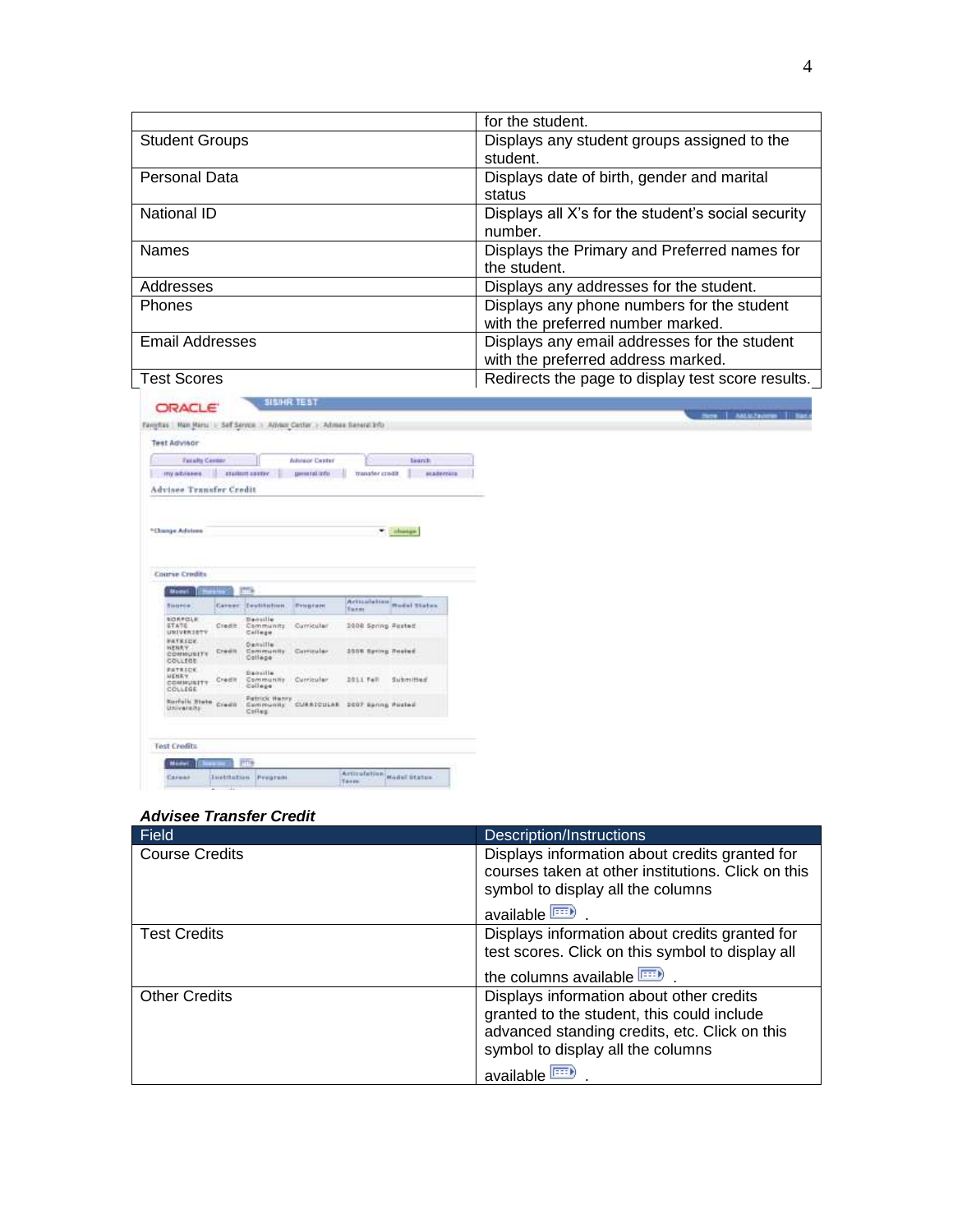| SIDNR TEST<br><b>ORACLE</b>                                                     |                |
|---------------------------------------------------------------------------------|----------------|
|                                                                                 | mar   MELTHING |
| Faxerbas Matchlane - Saff Service - Advice Center - My Advisers                 |                |
| <b>Test Advisor</b>                                                             |                |
| Faculty Custos<br><b>Advisor Center</b><br>Saarch.                              |                |
| abalent center<br>general sets<br>transfer greats<br>ing advisers.<br>academina |                |
| <b>Advisee Academics</b>                                                        |                |
|                                                                                 |                |
| <sup>4</sup> Charge Advises<br>· chases                                         |                |
|                                                                                 |                |
| <b>Destibution / Career / Program</b>                                           |                |
| (IC279 - Danisle Commonity College)                                             |                |
| You have no access to this information.<br>CAED - Oudit                         |                |
| CUAR - Cumpilar                                                                 |                |
| <b>PH2ES - Retirel Herry Community Calleg</b>                                   |                |
| CRED - Credit<br>CURR - CURRICULAR                                              |                |
| 91276 - Southaide Va Community College                                          |                |
|                                                                                 |                |
|                                                                                 |                |
| CARD - Chadit<br>Ð.<br>CURR - Curricular                                        |                |
|                                                                                 |                |
| DC279 - Devolks Community College                                               |                |
| Term Setup<br>$C0$ Ell - Credit                                                 |                |
| u<br>2114 - 2011 fall                                                           |                |
| 2228 - 2011 Nummer                                                              |                |
| <b>Term Summary</b><br>2104 - 2010 Fall                                         |                |
| 2103 - 2010 Barrimer<br>2102 - 2110 April                                       |                |

#### *Advisee Academics*

| Field                                   | <b>Description/Instructions</b>                                                                                                                       |
|-----------------------------------------|-------------------------------------------------------------------------------------------------------------------------------------------------------|
| Institution /Career / Program           | Displays the school / career / and program<br>information for the student. Note that for<br>students at multiple schools each school is<br>displayed. |
| <b>Term Summary</b>                     | Displays the term(s) that the student has at<br>least been term activated for the given school.                                                       |
| You have no access to this information. | This message is displayed for users that do not<br>have security access to the pages from which<br>the data is maintained.                            |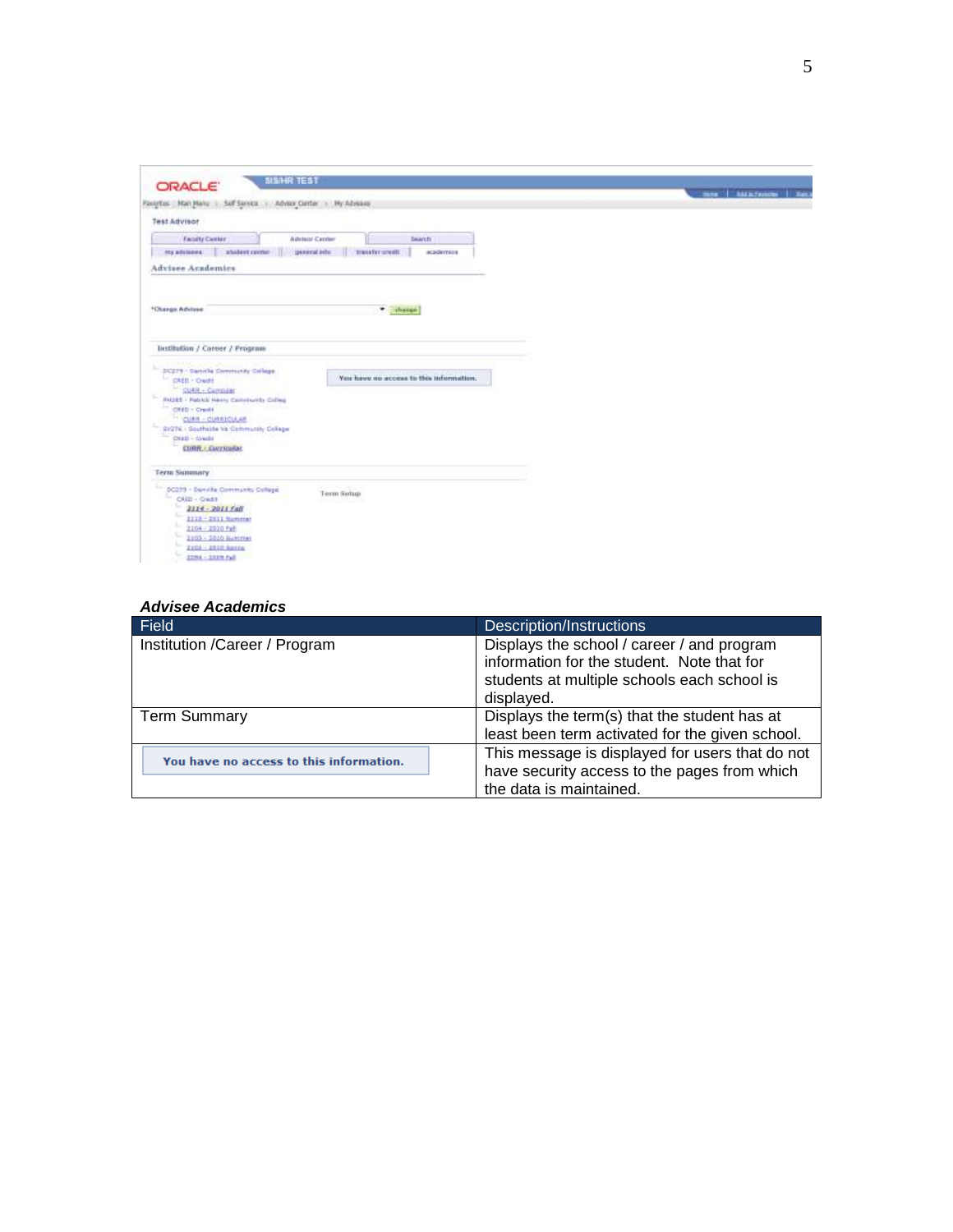# **Running a Degree Progress Reort:**

**Navigation: Academic Advisement > Student Advisement Report**

| <b>ORACLE</b>                                                                                                                                         |                                                                                               |                       |               |                                                                                             |                         | <b>CALL AND CARD STREET</b> |                                    |
|-------------------------------------------------------------------------------------------------------------------------------------------------------|-----------------------------------------------------------------------------------------------|-----------------------|---------------|---------------------------------------------------------------------------------------------|-------------------------|-----------------------------|------------------------------------|
|                                                                                                                                                       | Fanghei: Han (New 1) Academic Advanced: 1) Shadest Advanced: 11 Shadest Advanced: Report      |                       |               |                                                                                             |                         | tion WarkerTrivio [38]      |                                    |
| Student Advisement Report                                                                                                                             |                                                                                               |                       |               |                                                                                             |                         |                             |                                    |
|                                                                                                                                                       |                                                                                               |                       |               |                                                                                             |                         |                             |                                    |
|                                                                                                                                                       | inter any information you have and clock frearch. Leave fireds stank for a lot of all waters. |                       |               |                                                                                             |                         |                             |                                    |
| The automorphise - Egilia Novities                                                                                                                    |                                                                                               |                       |               |                                                                                             |                         |                             |                                    |
| (PO) : (OC of operating the section of the later).                                                                                                    |                                                                                               |                       |               |                                                                                             |                         |                             |                                    |
| Carvest User 13:<br>$x - x$                                                                                                                           |                                                                                               |                       |               |                                                                                             |                         |                             |                                    |
| Report Request Max : begins with =                                                                                                                    |                                                                                               |                       |               |                                                                                             |                         |                             |                                    |
| legis am. *<br>Academic Intellation: traging ants                                                                                                     |                                                                                               | ja,                   |               |                                                                                             |                         |                             |                                    |
| <b>Francischer Types</b><br>to pro with                                                                                                               |                                                                                               | a                     |               |                                                                                             |                         |                             |                                    |
| iner Ki.<br>Segnitude *                                                                                                                               |                                                                                               |                       |               |                                                                                             |                         |                             |                                    |
| <b>Respect Date:</b>                                                                                                                                  | ۰                                                                                             | 谦                     |               |                                                                                             |                         |                             |                                    |
| Fatiers Hotepier                                                                                                                                      | ٠                                                                                             | ٠                     |               |                                                                                             |                         |                             |                                    |
| Torp:<br>Ingra ARL Y                                                                                                                                  |                                                                                               | a                     |               |                                                                                             |                         |                             |                                    |
| Requested Print Date: +                                                                                                                               | ۰                                                                                             | 蒲                     |               |                                                                                             |                         |                             |                                    |
| <b>Hirst Rame:</b><br>begreb with #<br>Last Name:                                                                                                     | signs with #1                                                                                 |                       |               |                                                                                             |                         |                             |                                    |
| Care Senators                                                                                                                                         |                                                                                               |                       |               |                                                                                             |                         |                             |                                    |
|                                                                                                                                                       |                                                                                               |                       |               |                                                                                             |                         |                             |                                    |
|                                                                                                                                                       | Add a New Value                                                                               |                       |               |                                                                                             |                         |                             |                                    |
| Click the<br><b>ORACLE</b>                                                                                                                            |                                                                                               | tab.<br>SISHR TEST    |               |                                                                                             |                         |                             |                                    |
|                                                                                                                                                       |                                                                                               |                       |               | Favorites   Man Meru - Academic Advisement - Student Advisement - Student Advisement Report |                         |                             | three distributions I Secure       |
|                                                                                                                                                       |                                                                                               |                       |               |                                                                                             |                         |                             | tiew thindow Help   Customize Page |
| <b>Request Header</b>                                                                                                                                 | <b><i>Insurat Dalarit</i></b>                                                                 | <b>Regist Hangley</b> | <b>PERMIT</b> |                                                                                             |                         |                             |                                    |
|                                                                                                                                                       |                                                                                               |                       |               |                                                                                             |                         |                             |                                    |
|                                                                                                                                                       | Report Request Nbr. 000000000 Request Date: 03/14/2012                                        |                       | User (D.      |                                                                                             |                         |                             |                                    |
|                                                                                                                                                       | ٠                                                                                             |                       |               |                                                                                             |                         |                             |                                    |
|                                                                                                                                                       |                                                                                               |                       |               |                                                                                             |                         |                             |                                    |
|                                                                                                                                                       | Freeze Record                                                                                 |                       |               |                                                                                             |                         |                             |                                    |
|                                                                                                                                                       | Dverride Service Indicator                                                                    |                       |               |                                                                                             |                         |                             |                                    |
|                                                                                                                                                       |                                                                                               |                       |               |                                                                                             |                         |                             |                                    |
|                                                                                                                                                       |                                                                                               | ×                     |               |                                                                                             |                         |                             |                                    |
|                                                                                                                                                       | P.                                                                                            |                       |               |                                                                                             |                         |                             |                                    |
|                                                                                                                                                       | Immediate Processing                                                                          | ٠                     |               |                                                                                             |                         |                             |                                    |
|                                                                                                                                                       |                                                                                               |                       |               |                                                                                             |                         |                             |                                    |
|                                                                                                                                                       |                                                                                               |                       |               |                                                                                             |                         |                             |                                    |
|                                                                                                                                                       | 03/14/2012                                                                                    |                       |               |                                                                                             |                         |                             |                                    |
| "institution:<br>"Transcript Type:<br>"Output Destination:<br>Number of Copies:<br>Future Release:<br>Асабитис Сагоег:<br>Tarm:<br><b>Print Date:</b> |                                                                                               |                       |               |                                                                                             |                         |                             |                                    |
| Request Reason:                                                                                                                                       |                                                                                               | ÷.                    |               |                                                                                             |                         |                             |                                    |
|                                                                                                                                                       | Cancel Request                                                                                |                       |               |                                                                                             |                         |                             |                                    |
| Sere [El Norty]                                                                                                                                       |                                                                                               |                       |               |                                                                                             | Se Ann Allupeate Deploy |                             |                                    |

| <b>Field</b>              | Description/Instructions                         |
|---------------------------|--------------------------------------------------|
| Institution               | Choose the institution from the drop down        |
|                           | menu. Note that this can be defaulted to an      |
|                           | institution by setting user preferences.         |
| <b>Transcript Type</b>    | Choose the Transcript Type of ADVSR. Note if     |
|                           | the user has no values available here the user   |
|                           | does not have security access for the transcript |
|                           | type for the institution chosen and the security |
|                           | will need to be requested by the college         |
|                           | security officer.                                |
| <b>Output Destination</b> | Choose Page from the drop down menu.             |
|                           |                                                  |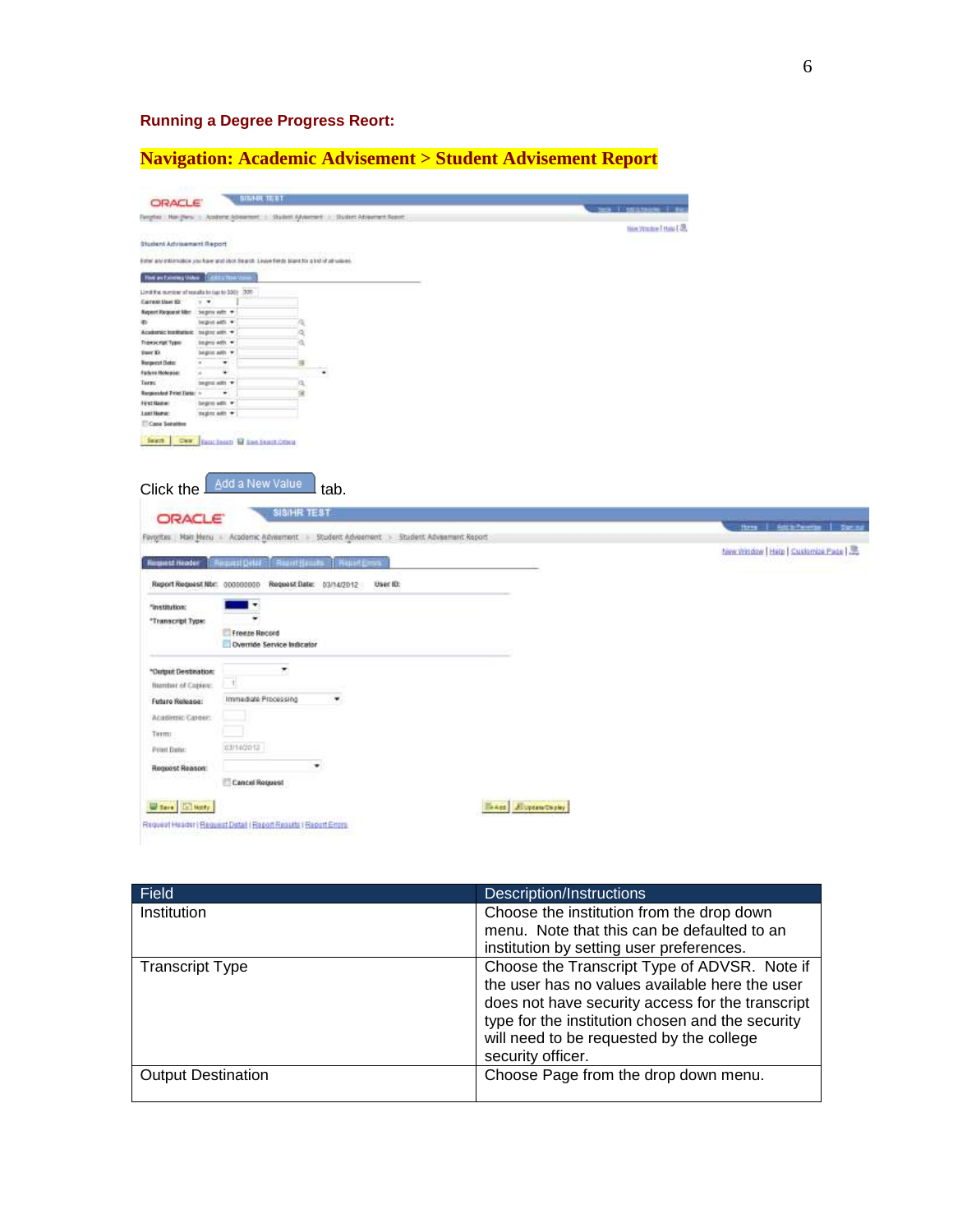|                                                                                 | Favoritas Main None - Academic Advisement - Student Advisement - Student Advisement Report | <b>Home   Add to Fundabus</b>          |
|---------------------------------------------------------------------------------|--------------------------------------------------------------------------------------------|----------------------------------------|
| Request Hoader                                                                  | <b>RiguettOin</b><br>Report Hersch Rodor Gron                                              | New Wodow   Hab   Customize Page   St  |
| Neport Request Nbr: 000000000                                                   | Request Date: 03/14/2012<br>User II:                                                       |                                        |
| "Institution:                                                                   | $DC270$ $\rightarrow$<br>Darwille Community College                                        |                                        |
| "Transcript Type:                                                               | ADVSR =<br>Advisement Transcript - ADVSR                                                   |                                        |
|                                                                                 | Freeze Record<br>Override Service Indicator                                                |                                        |
| *Output Destination:                                                            | . .<br>Page                                                                                |                                        |
| Number of Copies:                                                               | -11                                                                                        |                                        |
| <b>Future Release:</b><br>Academic Career:                                      | Immediate Processing<br>٠                                                                  |                                        |
| Tieren:                                                                         |                                                                                            |                                        |
| Print Date:                                                                     | 83/14/2012                                                                                 |                                        |
| <b>Request Reason:</b>                                                          | ٠                                                                                          |                                        |
|                                                                                 | Cancel Request                                                                             |                                        |
| <b>Hazan Farm of</b>                                                            |                                                                                            |                                        |
| Standard Report Format                                                          | $\pm$<br>E<br>×                                                                            |                                        |
|                                                                                 |                                                                                            |                                        |
| World (2) Notry                                                                 | <b>ISAN Alban Chaw</b>                                                                     |                                        |
|                                                                                 | Request Header   Request Detail   Regort Regults   Report Errorg                           |                                        |
|                                                                                 |                                                                                            |                                        |
| Click the                                                                       | Request Detail<br>tab.                                                                     |                                        |
|                                                                                 |                                                                                            |                                        |
|                                                                                 | <b>Request Detail tab:</b>                                                                 |                                        |
| <b>ORACLE</b>                                                                   | SIS/HR TEST                                                                                | Box 444 Seater Sans                    |
|                                                                                 | Favoritas Man Neru - Academic Advisorient > Student Advisement + Student Advisement Report |                                        |
| كحدر للغنيسة                                                                    | <b>Request Detail</b><br><b>Report Handels</b>   Report Enters                             | New Window   Help   Customize Page   黒 |
|                                                                                 | Process Request                                                                            |                                        |
|                                                                                 | 000000000<br>On Request                                                                    |                                        |
|                                                                                 | ADVSR:<br>Advisement Transcript - ADVSR                                                    |                                        |
|                                                                                 | Report Manager                                                                             |                                        |
|                                                                                 | and Lat Direct<br>tisth                                                                    |                                        |
|                                                                                 | $+1-$<br>As of Date                                                                        |                                        |
| <b>Report Request Nor:</b><br>Transcript Type:<br>"Seg Mor. "ID<br>$\mathbb{I}$ | o,<br>03/14/2012 54<br>Sand                                                                |                                        |
| * Vihit it Analysis                                                             |                                                                                            |                                        |
|                                                                                 |                                                                                            |                                        |
| <b>Brown</b> Call News                                                          | BAdd: AlUpdateDepley                                                                       |                                        |

Enter the student ID number in the ID field and hit the Tab button on the keyboard.

| <b>ORACLE</b><br>Academic Advisement<br>Favoritas : Main Manu III  | Student Advisement Report<br>Student Advisement |                                                                          | <b>Attit Teams</b><br>1.384<br><b>Home</b> |
|--------------------------------------------------------------------|-------------------------------------------------|--------------------------------------------------------------------------|--------------------------------------------|
| <b>Request Detail</b><br><b>Moont Seart</b><br><b>Rement Heads</b> | <b>Continued</b>                                |                                                                          | New Window   Help   Customize Page         |
| <b>Report Request Mor:</b><br>000000000                            | On Request                                      | Process Request<br>Fm <sup>2</sup>                                       |                                            |
| Transcript Typic<br>ADVSR                                          | Advisement Transcript-ADVSR                     | <b>Report Manager</b><br><b>Confliction Manager</b><br><b>Bullion At</b> |                                            |
| "Seg Nbr "O<br>Tandy Gathey<br>0319202<br>$\mathbf{T}$             | As of Date<br>03/14/2012 [F]                    | 田田<br>Send                                                               |                                            |
| · Vitat # Assertion                                                |                                                 |                                                                          |                                            |
| When ED may                                                        |                                                 | BrAss Eluministance                                                      |                                            |